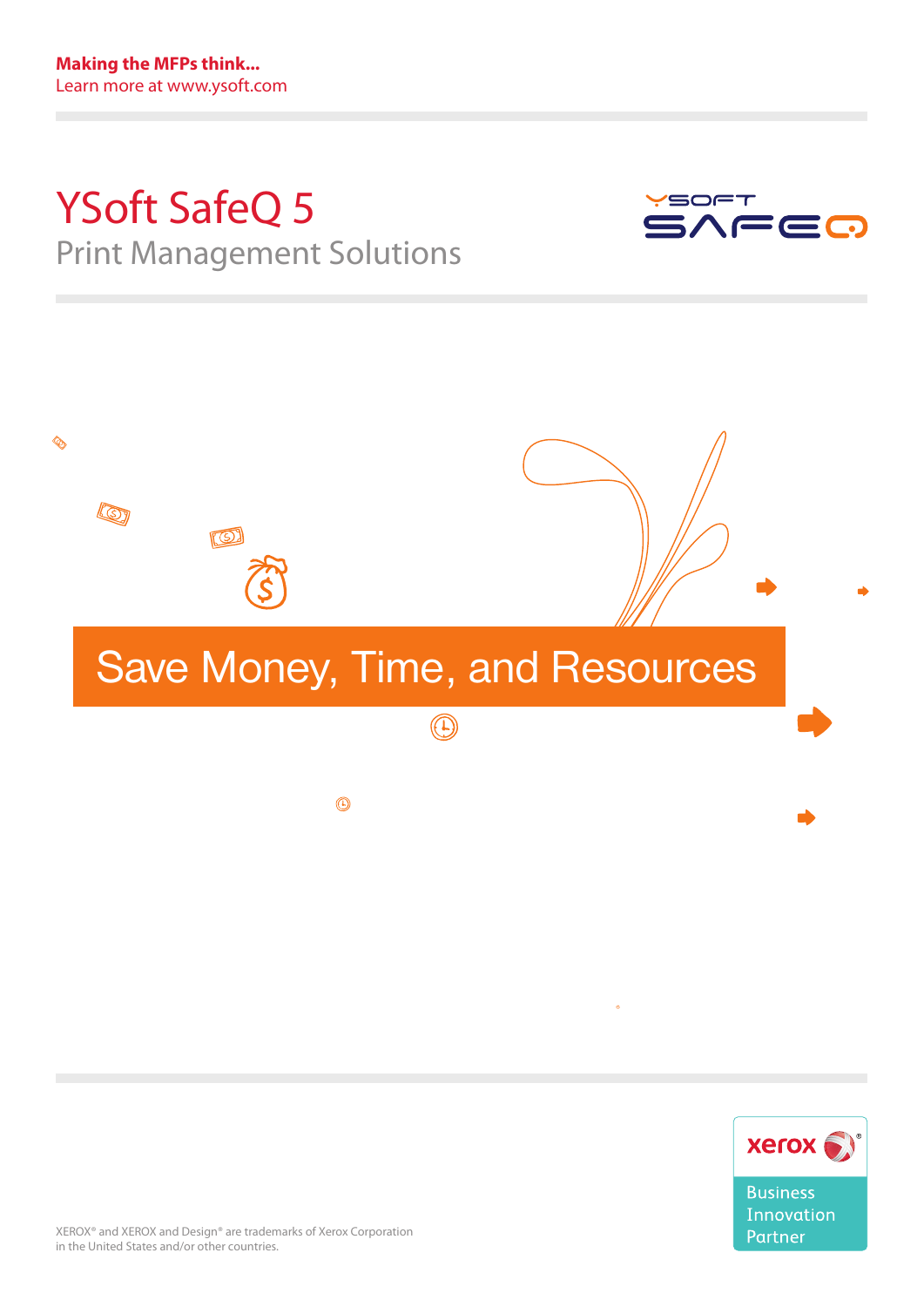**Contract**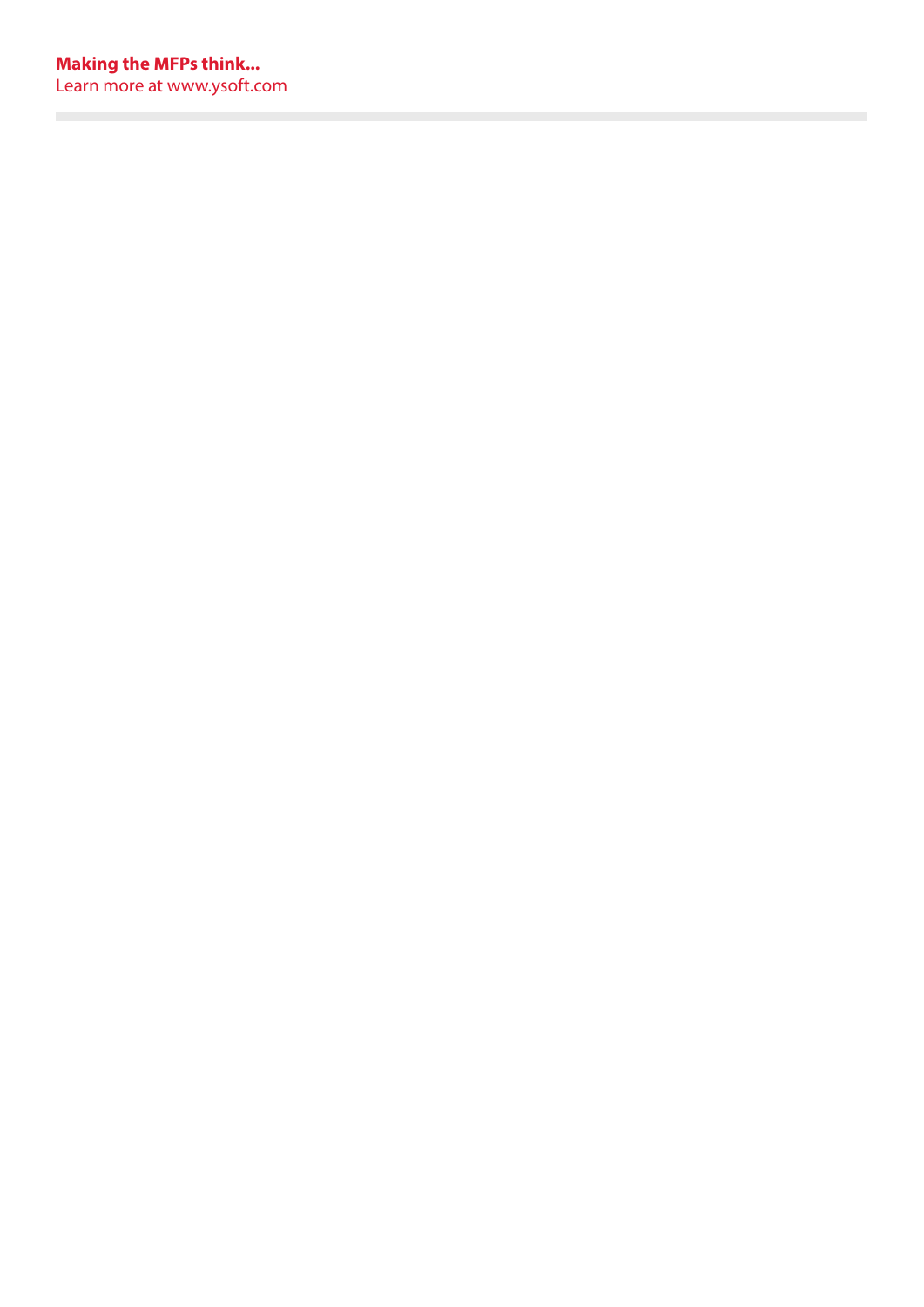### **Control, secure, and optimize print services across your organization**

YSoft SafeQ is the server-based print management solution with a comprehensive set of innovations that enable your organization to take control of the print environment, reduce costs, increase document security, and minimize the environmental impact of printing.

Most organizations don't know what they spend on print-related products and services or how their printers are being utilized. This makes it very challenging to optimize the print environment and identify opportunities for reducing costs. YSoft SafeQ offers proven solutions to monitor and manage the print environment so you can optimize printer usage and implement cost controls.

Whether your organization is a large bank, an insurance company, a university, a small independent business, or a nonprofit or government organization, YSoft SafeQ gives you complete control of your print environment – regardless of size, number of branches, or complexity of corporate structure.

The ability to track and account every print, copy, and scan throughout the entire print environment provides valuable data you can use to optimize your print infrastructure and drive significant cost reductions.

Secure authentication reduces the risks associated with documents abandoned in output trays or picked up by the wrong person. Users are identified and authenticated via an ID card, username/password, or PIN.

Simple to deploy and manage, YSoft SafeQ makes it easy for administrators to monitor and optimize the print environment. Role-based access privileges, comprehensive reports, and a centralized, web-based dashboard streamline print system management. And the YSoft SafeQ solution can be maintained without additional technicians or special training.

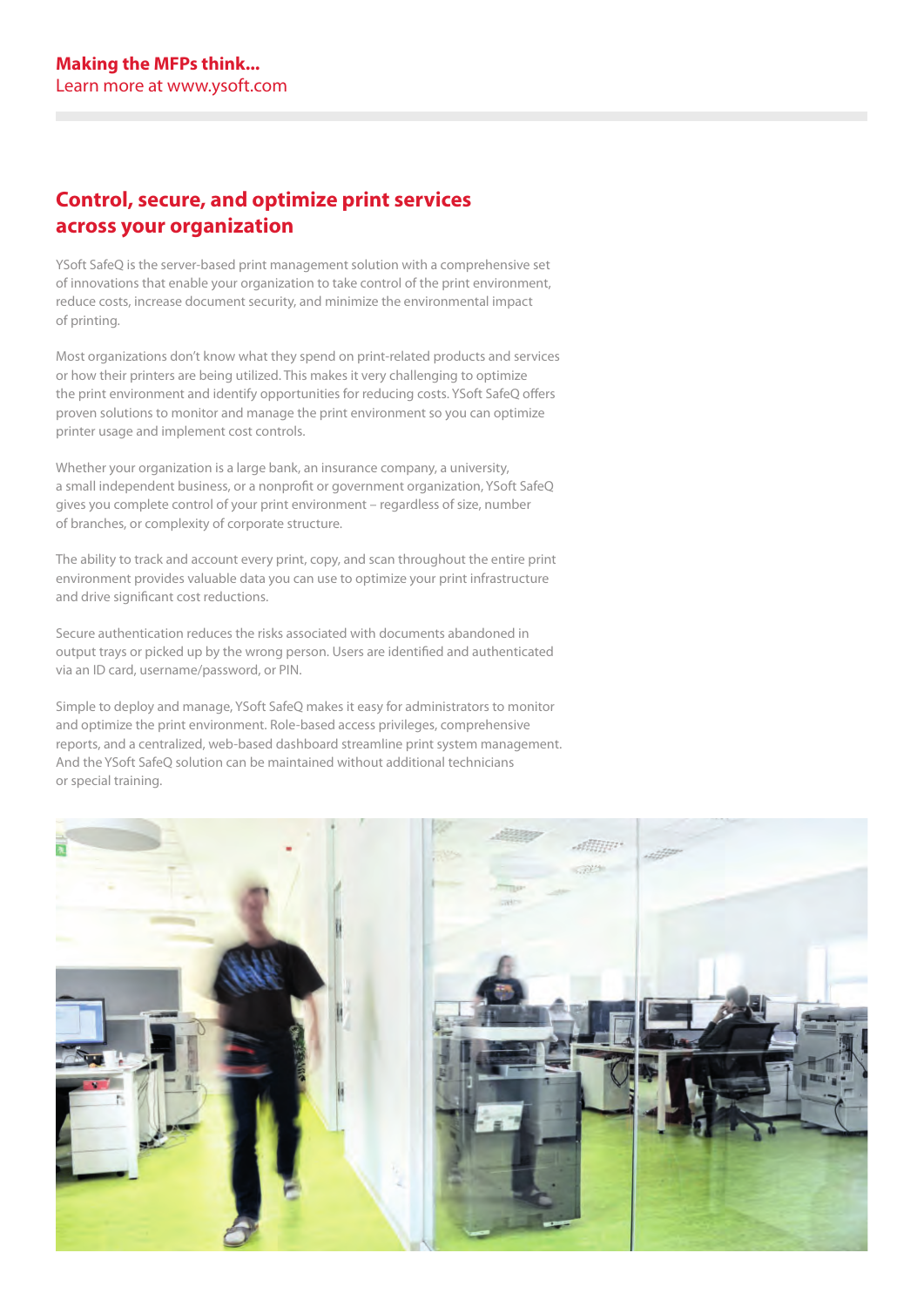### **Maximize the potential of your print system, reduce costs, and secure sensitive information**

### **Optimize your print environment**

Streamline printing across your organization. YSoft SafeQ provides the insight to determine how many MFPs you need and where you need them.

### **Track and allocate all costs**

Track and charge back the cost of prints, copies, and scans with precision – by user, cost center, department, client, or project. For credit-based printing, use ID cards or PINs to ensure that users have the credit to pay for the job before it is printed.

### **Reduce print volumes – save money and natural resources**

Achieve substantial cost reductions with automatically enforced rules that control what and how users print. YSoft SafeQ reduces unneeded prints and copies. Green reports provide users with information about exactly how much they reduced the use of natural resources such as trees and water. Over time, users become increasingly aware of what they print and adjust their habits accordingly.

### **Increase administration efficiency**

Make administering and maintaining your print system easier, faster, and more efficient. YSoft SafeQ is easy to deploy and manage, with centralized web-based administration and comprehensive reports of all print, copy, and scan operations.

### **Increase productivity**

Give users the flexibility to retrieve their print jobs at the most convenient printer anywhere across your organization, without geographic limitation.

### **Protect sensitive information**

Identify and authenticate users before they print, copy, or scan – safeguard sensitive documents and information.

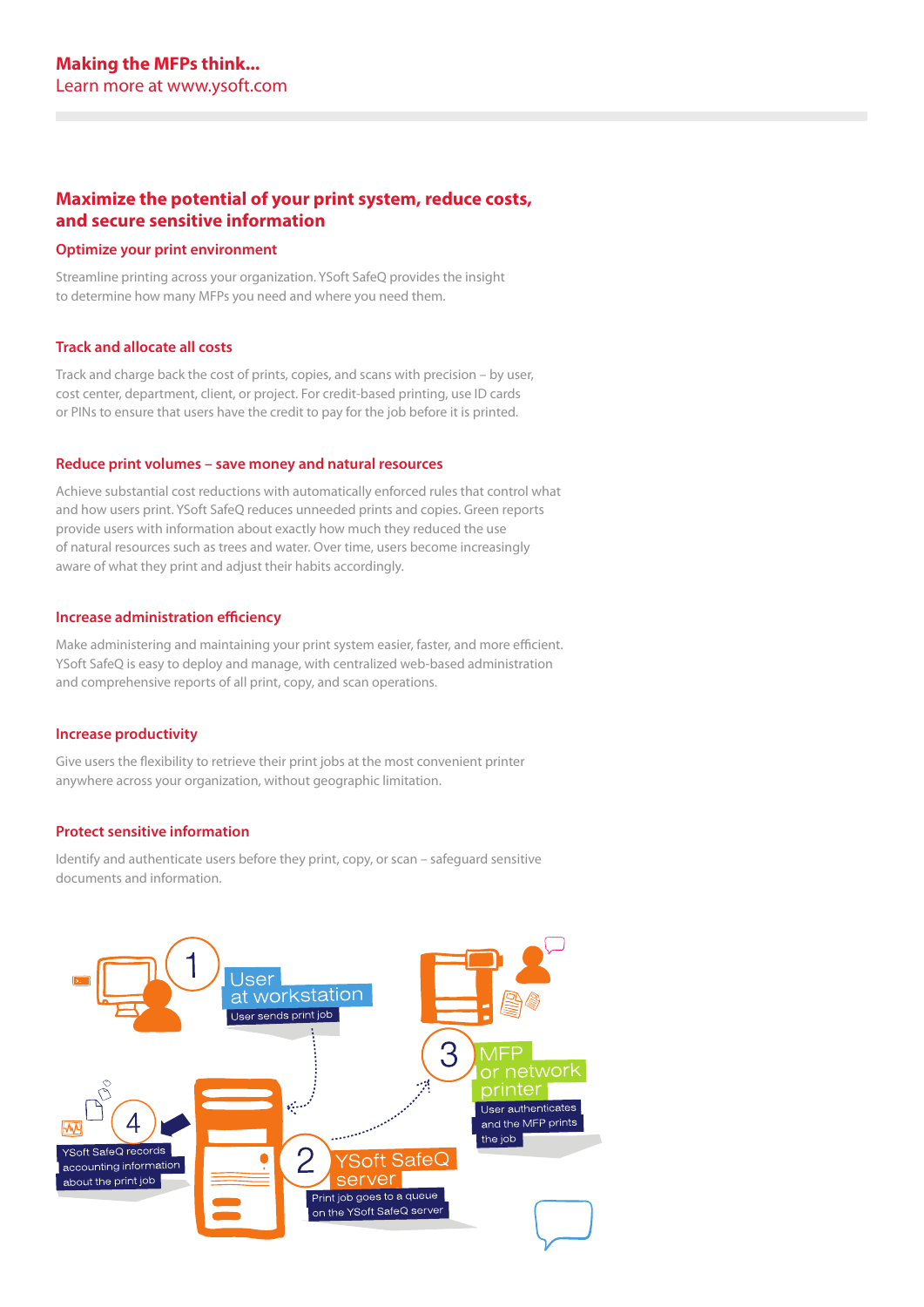### **Take control – Increase productivity and security, reduce waste and costs**

#### **Control access and improve security**

- • Protect against unauthorized use of MFPs.
- Enable easy authentication optimized for your organization's print environment: PIN, magnetic/smart card, username/password.
- • Improve convenience and security with the Mobile Print feature, which enables users to print their jobs at any printer in your organization – after they authenticate.

### **Accurately monitor and account every print, copy, and scan**

- • Get comprehensive reports of all operations performed on MFPs in the format that best suits your needs.
- • Use multilevel, fine-grained project accounting to allocate and bill every printed or copied document to the respective client – especially important for law firms and other project-based firms.
- • Generate Green reports that show the savings to the natural environment your organization has achieved – for example, savings in terms of reduced usage of water or timber, or lower CO<sub>2</sub> levels.

### **Increase efficiency, productivity, and convenience for users**

- • Set rights for individual users, roles, and departments to make sure printers are used with maximum economy and efficiency. For example, rights can determine whether prints are in color or B/W and simplex or duplex.
- Enable users to send print jobs from any location car, airport, restaurant, or home – and pick prints up later at any printer in your organization. Mobile Print is revolutionary, liberating the user from needing a computer or a connection to a local network.

#### **Make scanning quick and easy**

- With one click, users can automatically scan and send documents to an email inbox or folder without having to search for or enter information such as name or email address.
- • Easily define advanced scan workflows that simplify everyday scanning.

#### **Implement easy payment systems**

- Enable students and staff to use the same credit account for printing and copying that they use for other school / university services.
- Set up different prices for prints according to user or type of job (such as color or B/W)
- Automatically recharge selected accounts or groups of accounts on a regular basis.

**"Due to YSoft SafeQ, T-Mobile succeeded in obtaining all the advantages provided by network printing. The volume of printing operations has already been reduced by simply being able to monitor usage."**

**Kateřina Šuvarinová** Director of Sales Support and Customer Service T-Mobile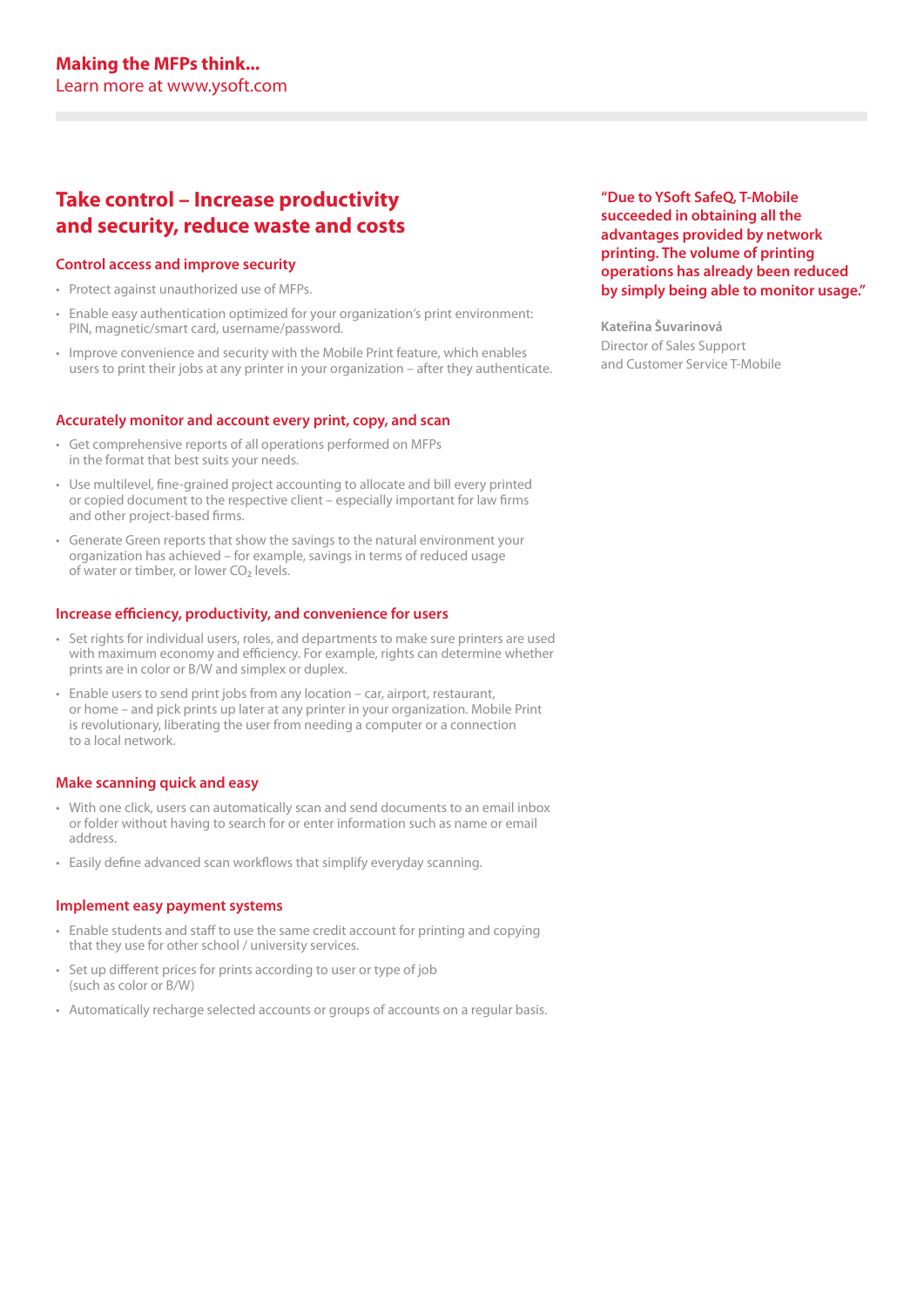### **YSoft SafeQ – The centralized, comprehensive, feature-rich print management system**

Accurate cost accounting, high security, and easy administration are key advantages of the YSoft SafeQ product family.

YSoft SafeQ is designed from the ground up to provide unprecedented, centralized control over printing, copying and scanning. YSoft SafeQ gives you the ability to track and recoup printing costs and to make document-related workflows more efficient – with a low total cost of ownership.

The innovative, robust YSoft SafeQ software architecture strengthens security of print workflows, increases the productivity of all MFPs, and ensures the stability of your print environment with load balancing and failover. Administrators also benefit from the web-based interface that makes it easy to manage the entire print network – whether for a small office or a large distributed enterprise.

### **Monitoring and reporting**

- • Comprehensive overview of print, copy and scan operations are at your fingertips, in convenient formats such as HTML, PDF, XLS, XML, and CSV.
- Predefined or customized reports based on your needs.
- Multilevel project accounting allocates and bills every print, copy, and scan to the correct client and project.
- • Reports provide comprehensive overviews of the entire print environment for your company's top management and anyone else who needs structured, easy-to-read reports – on demand or automatically generated at specified intervals.
- • Green reports quantify the environmental savings achieved, such as reduced water usage, trees saved, and lower CO2 levels.

#### **Print management and rule-based printing**

- • Rights-based management ensures that MFPs are used with maximum economy and efficiency.
- • Allocated rights define how individual users, roles, and departments are able to print – color or B/W, simplex or duplex.
- • Convenient features such as reprint job, delete job, favorites, and print preview make everyone's job easier.
- Mobile Print lets users send print jobs from anywhere car, airport, restaurant, or home – and pick the prints up at any MFP in your print network.

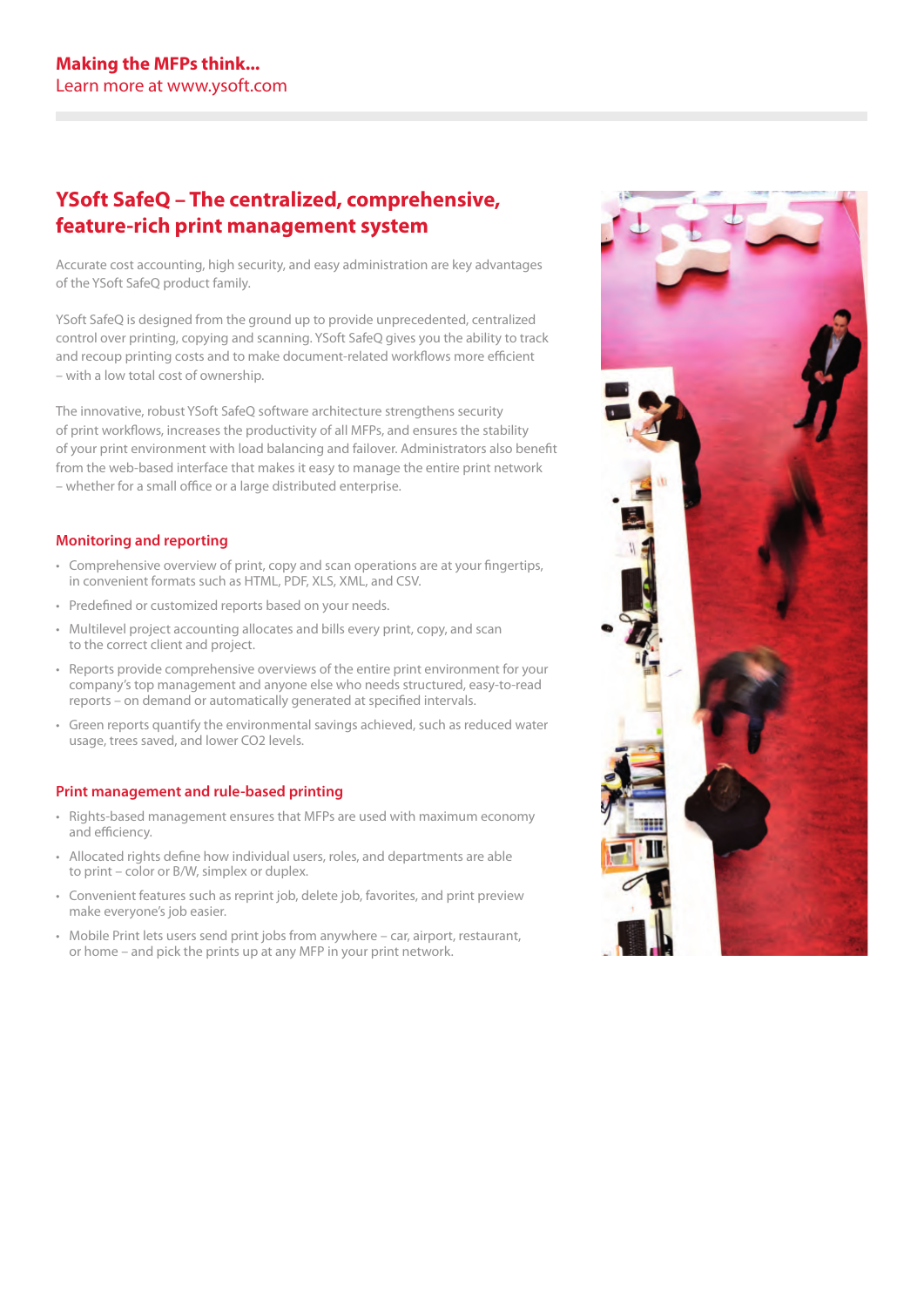### **YSoft SafeQ – The centralized, comprehensive, feature-rich print management system**

### **Fast and easy deployment**

- YSoft SafeO is the scalable solution that supports small companies with only a few MFPs or large enterprises with hundreds of branch offices and thousands of MFPs.
- The YSoft SafeQ Private Cloud enables any print job sent to YSoft SafeQ in one location be collected at any MFP anywhere in the print environment.
- • Built-in intelligence makes setup simple and intuitive.
- • Administration and maintenance are completely centralized – changes can be pushed to all MFPs with a single click.
- • Server clustering, load balancing and failover ensure stability, so users can continue to print even if a failure occurs.

### **Central reporting system**

- • Centralized data collection provides complete insight into the print environment spanning all locations, branches and subsidiaries.
- Administrators can easily create custom reports using a wide variety of parameters, such as time, printer, department, user, and project.
- Reports can be automatically generated at specific intervals and sent by email to defined lists of users.
- • Graphs present long- and short-term statistics in an easy-to-understand format.

#### **YSoft Payment System**

- The YSoft Payment System enables pay per print, copy, and scan. And you can create different price lists for various groups of users.
- • Users can conveniently recharge their credit accounts at staffed recharge service points, self-service YSoft Payment Machines, or via PayPal.
- The Payment System is integrated with your organization's existing credit system – for example, a credit system can be integrated for the purchase of cafeteria meals or school supplies.

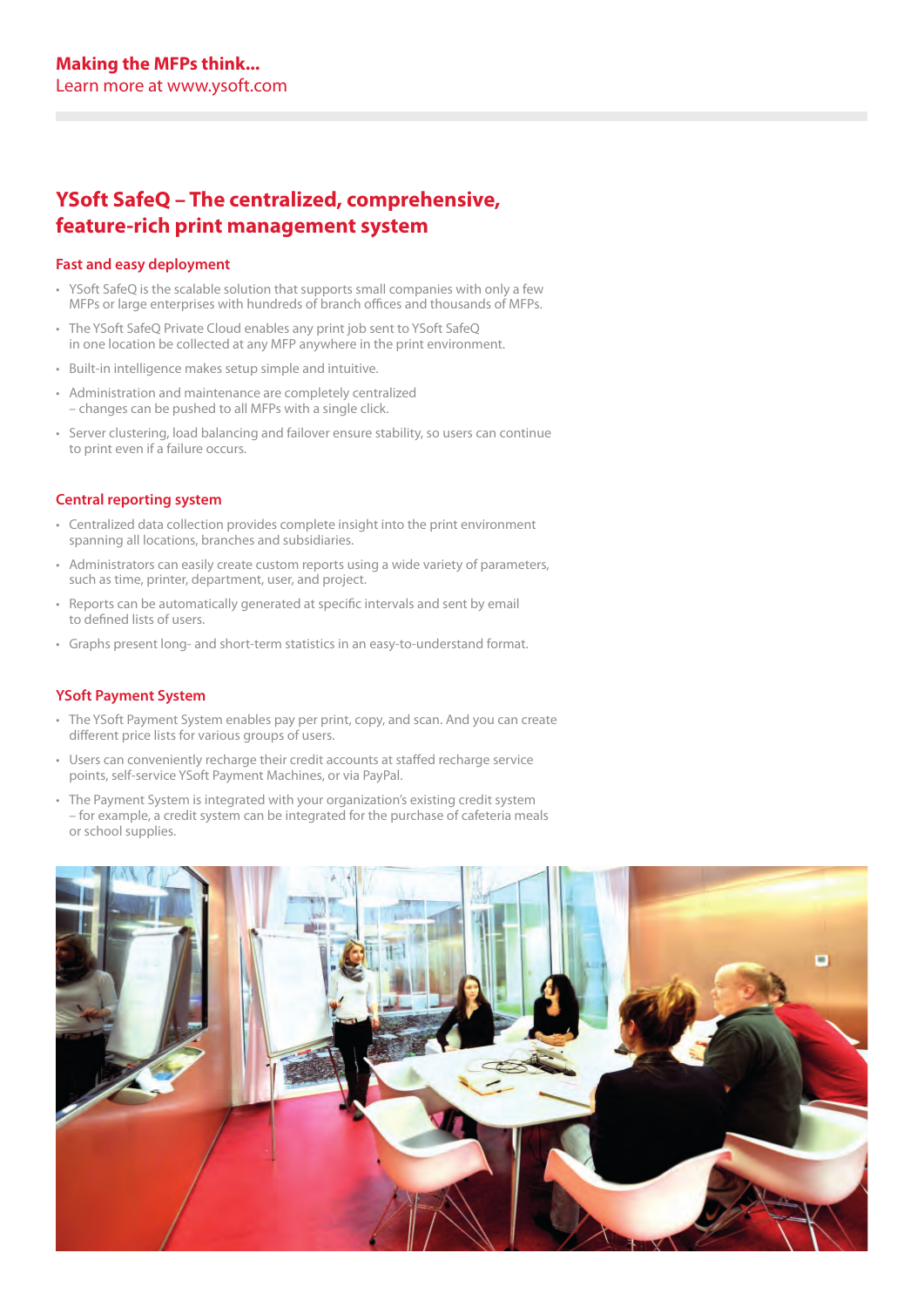## **YSoft SafeQ terminals – Setting a higher standard**

Designed, developed and manufactured in-house, YSoft SafeQ terminals have a rich set of features that consistently exceed expectations.

YSoft SafeQ terminals identify and authenticate users at the printer, protecting sensitive documents from unauthorized exposure and enabling you to track and account print system operations. In addition, the terminals enable the use of convenient features such as Print Roaming, Favorites and more.

With a wide range of supported card readers from a variety of leading partners and the ability to connect to almost any type of printer/MFP, YSoft SafeQ terminals are an extremely flexible solution that you can trust to meet your needs now and in the future.

### **YSoft SafeQ Terminal UltraLight**

- • Compact, durable, cost-effective, easy to use
- Enables self-card assignment by activation code if no card has been assigned to the user
- • Localization not required
- • Small universal mounting kit
- • Supports PINs and card readers
- • 2 LED function buttons: Print, Copy
- • 4 LED status indicators: Power, Ready, Working, Error
- 2 Ethernet connectors, hardware panel locking, and a capacitive keypad (matrix 3×4)

### **YSoft SafeQ Terminal Professional**

- • User-friendly, full-color touchscreen interface
- • Supports Print Roaming
- • Enables users to manage jobs at the terminal (delete, print all, favorites, etc.)
- • Enables self-card assignment by activation code or username/password if no card has been assigned to the user
- • Compatible with most MFPs and other printers
- • Supports more than 30 languages
- • 4-port switch for connecting other devices

### **YSoft SafeQ Embedded Terminal**

- • Software-based solution embedded in the MFP
- • Easy to deploy and manage
- • Enables central configuration
- • Supports remote administration
- • Supports multilevel billing codes for cost accounting

**"Thanks to the optimization of our print environment using Konica Minolta MFPs with YSoft SafeQ, we managed to reduce the cost of printing and copying operations by 30%. Because of this steep reduction in costs, we expect ROI within two years."**

**Karel Hercík** ICT Director RPG Real Estate





| <b>User options</b>                                          | <b>Terminal</b><br><b>UltraLight</b> | <b>Terminal</b><br><b>Professional</b> | <b>Terminal</b><br><b>Embedded</b> |
|--------------------------------------------------------------|--------------------------------------|----------------------------------------|------------------------------------|
| Authentication by PIN                                        |                                      |                                        | ◢                                  |
| Authentication by card                                       |                                      |                                        | $\mathcal{L}$ in the set           |
| Authentication by username and password                      |                                      |                                        |                                    |
| Print, copy and scan                                         |                                      |                                        |                                    |
| View and select jobs (jobs to print, favorite, printed jobs) |                                      |                                        |                                    |
| Mark selected jobs as favorite                               |                                      |                                        |                                    |
| Print favorite jobs by selecting them at the terminal        |                                      |                                        |                                    |
| Delete jobs from the queue                                   |                                      |                                        |                                    |
| Display print job preview                                    |                                      |                                        | ◢                                  |
| Display job details                                          |                                      |                                        |                                    |

<sup>\*</sup> Please consult feature availability with Y Soft representative.

\*\* Please consult which reader suits your device(s) the best with Y Soft representative.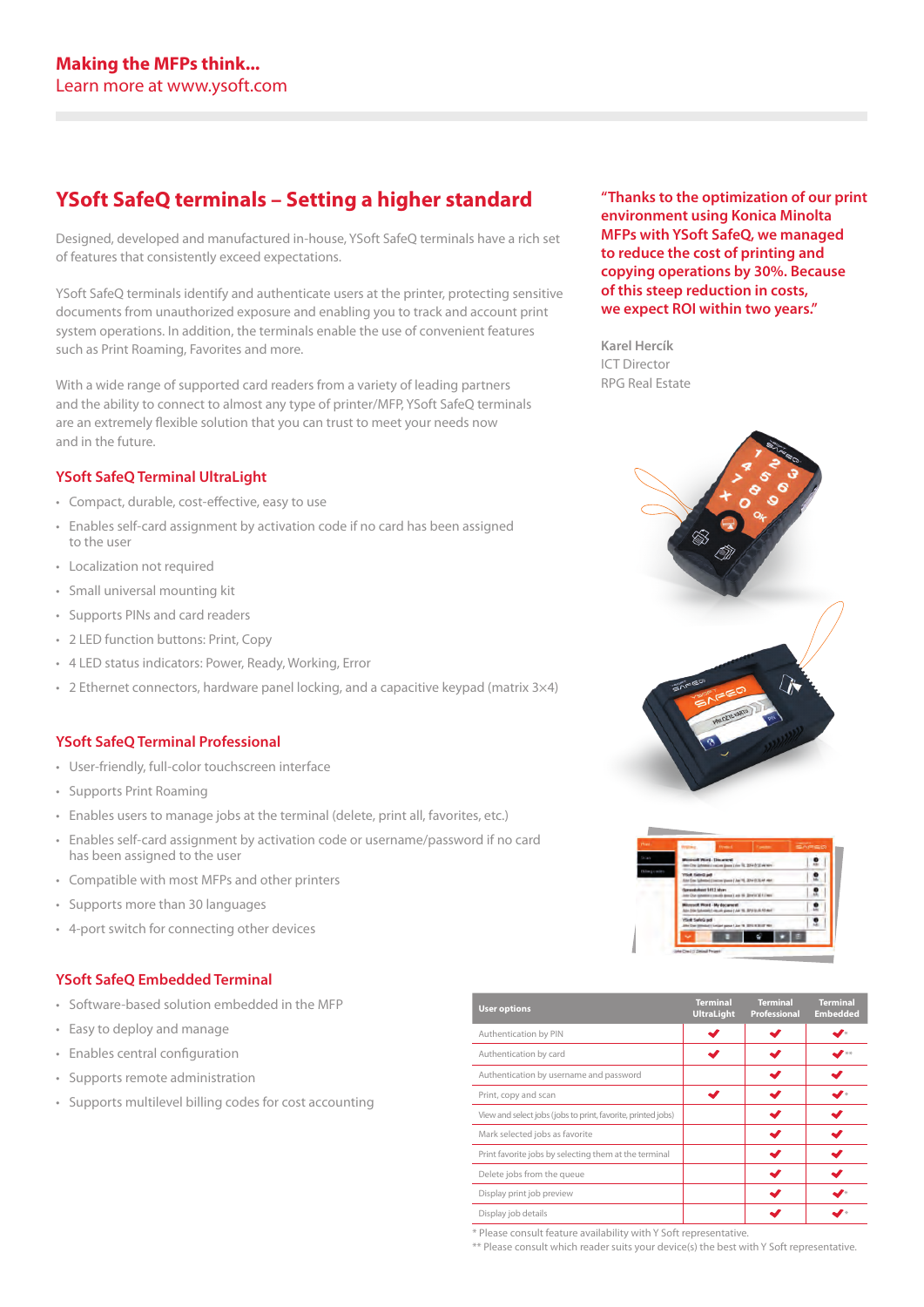## **YSoft SafeQ licenses – The new YSoft SafeQ license model will make your life easier**

Based on extensive market experience, our new license model is simple and intuitive. Now you do not need to understand the customer's print environment architecture before making an offer – licenses are now based on the customer's **printers** and the specific features the customer needs.

Licenses are now more flexible – you can offer licenses that cover only the features that the customer really needs – enabling you to offer cost-effective solutions for small or mid-sized customers. Licenses for enterprise customers can include the entire YSoft SafeQ 5 Suite of **all features**, while smaller customers have the option to license only a few basic modules.

There are now only two main types of license, both of which are per printer/MFP:

- • License with embedded terminal
- • License without embedded terminal

### **Obtaining licenses that meet the needs of organizations of every type and size**

Licenses for the YSoft SafeQ server-based print management solution are now based on **printers** and the customer's specific needs.

#### First, select the **with embedded terminals** or **without embedded terminals license**.

Next, for large organizations, simply choose the **YSoft SafeQ 5 Suite**, which covers all the features and functions included in all six available modules. Or, for small businesses, choose for the license to cover **only** the modules that include the features the customer needs. This enables you to keep the price affordable, starting with only a few modules and gradually offering more YSoft SafeQ features and benefits over time.

### **Finally, multiply by the number of MFPs/printers – you're done!**



### **"With the security of our sensitive information assured, we reached a completely new level of confidence."**

**Primož Žibert** Information Technology Department UniCredit Bank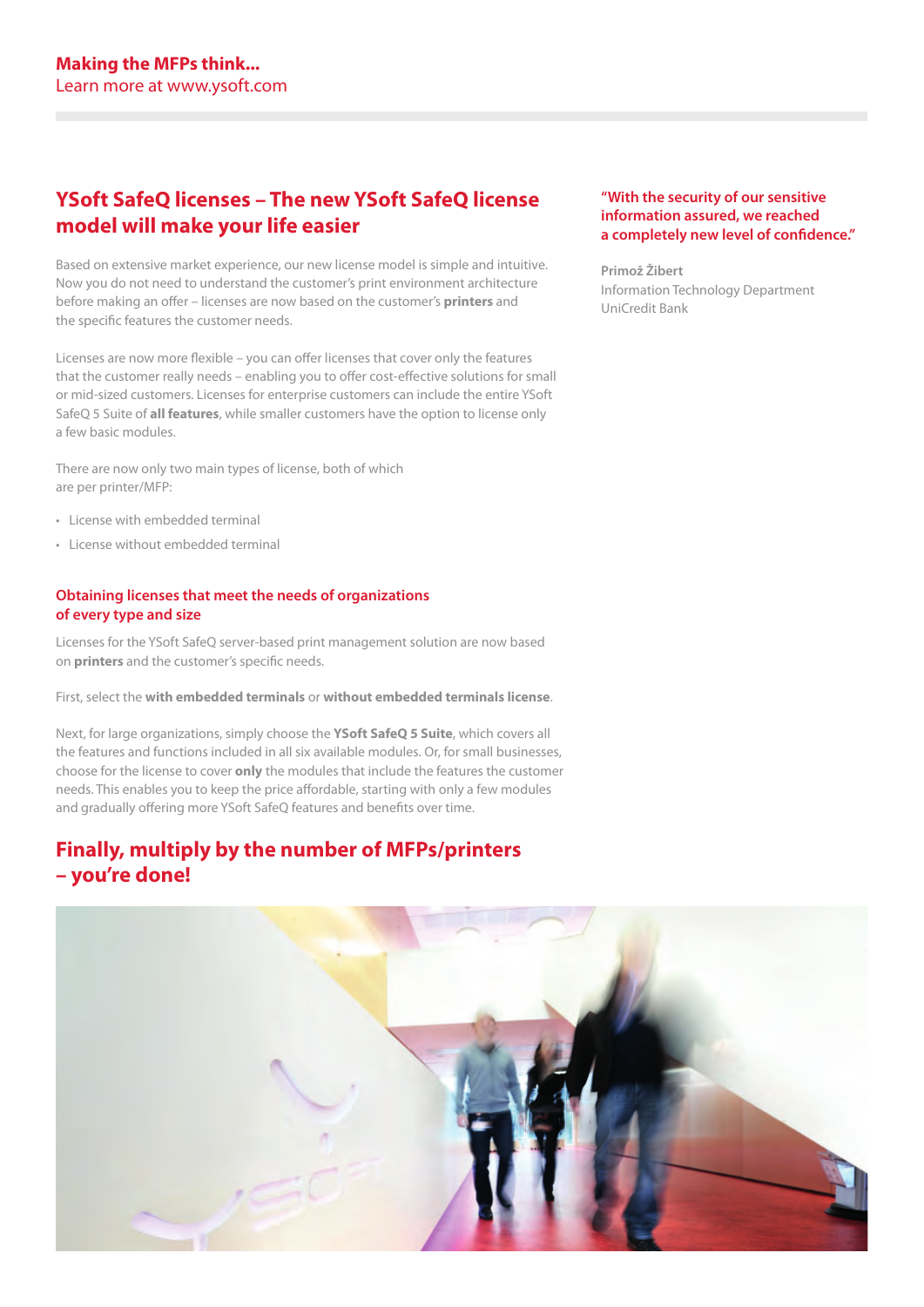### **YSoft SafeQ modules**

### **Authentication**

- • User access to printers is secured.
- • User authenticates at a YSoft SafeQ terminal (via PIN, card, username and password or combination) to unlock printer and make prints or copies.

### **Print Roaming\***

- User can print a job and collect it at any printer in the YSoft SafeQ network.
- User can cancel, reprint, or mark print jobs as Favorites.
- VIP shared queues enable users to collect each other's' print jobs.

\*Requires the Authentication module.

### **Reporting**

- • Administrator and other authorized users can access comprehensive web and management reports for the entire print environment.
- • Administrator can set up automatic reports and define custom reports.
- • Administrator can set up prices for all print, copy, and scan options.

### **Credit and Billing**

- • When a user prints a job directly at the printer, he/she is charged the calculated price based on the applied price list. Multiple price lists can be created – per user, cost center, or printer.
- User can assign billing codes to print jobs.

#### **Scan Management\***

• User can authenticate at a YSoft SafeQ terminal and select a predefined workflow (scan to mail/scan to folder/scan to script).

\*Requires the Authentication module.

#### **Rule-Based Printing**

• Predefined rules are automatically applied to users' jobs when they are printed (for example: simplex/duplex, color/B/W).

### **Mobile Print**

• User can send print jobs from his/her mobile device via email or upload it to Mobile Print web interface and use that interface to print the job on the specified printer via direct queue.

**"High-quality print and copy services with the highest level of reliability are one of the basic requirements for the functioning of our bank. Six hundred fifty employees use the printers to make more than 250,000 copies per month. The majority are monochrome prints in a classic A4 format. Hundreds of copies are made in A3 format."**

**Igor Dobrický** head of the bank's IT department Volksbank CZ, a.s.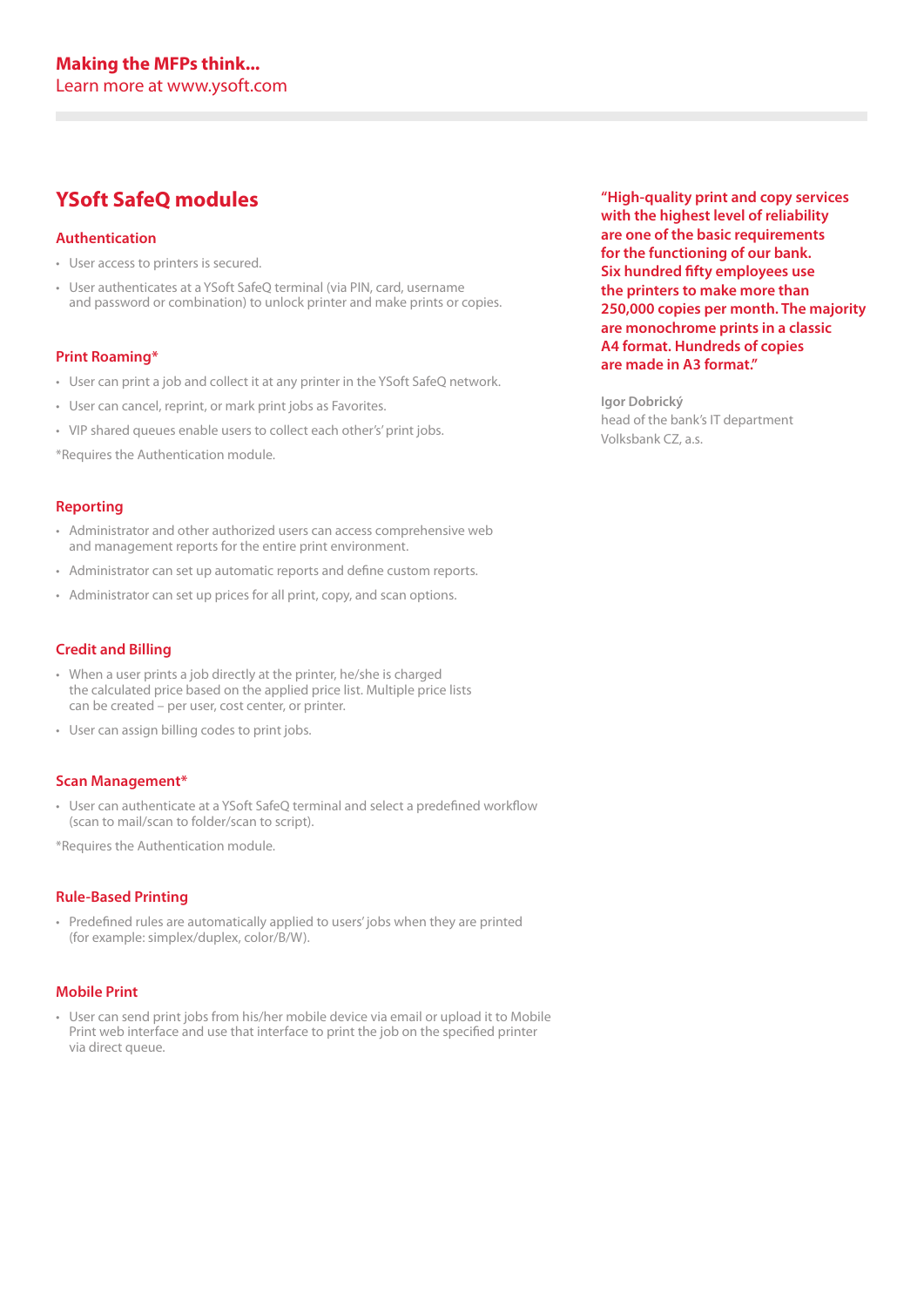# **Where we are**